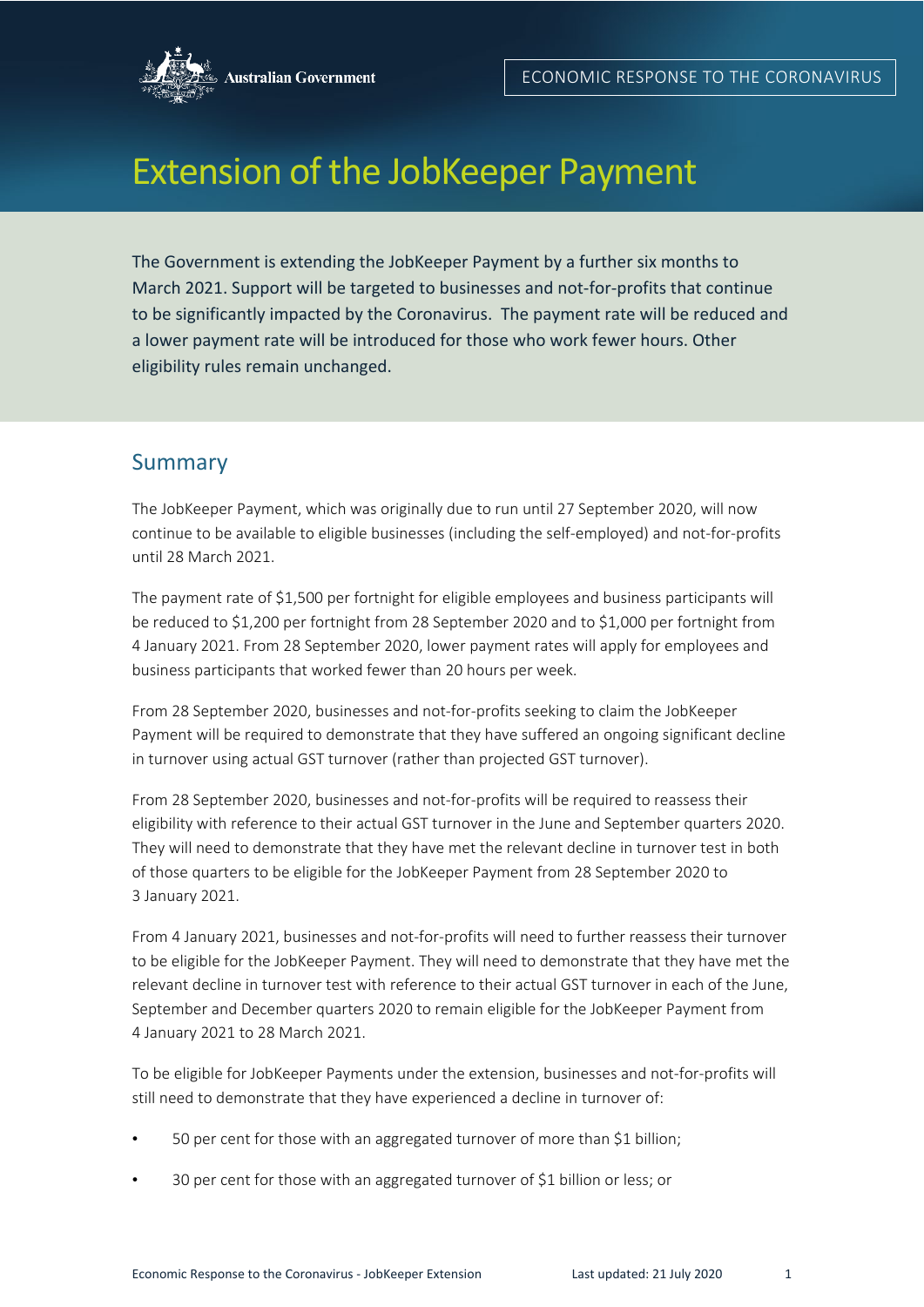• 15 per cent for Australian Charities and Not for profits Commission-registered charities (excluding schools and universities).

If a business or not-for-profit does not meet the additional turnover tests for the extension period, this does not affect their eligibility prior to 28 September 2020.

The JobKeeper Payment will continue to remain open to new recipients, provided they meet the existing eligibility requirements and the additional turnover tests during the extension period.

Other eligibility rules for businesses and not-for-profits and their employees remain unchanged. Further information on those rules is at: [www.ato.gov.au/General/JobKeeper-Payment/.](http://www.ato.gov.au/General/JobKeeper-Payment/)

## The JobKeeper Payment rate

From 28 September 2020 to 3 January 2021, the JobKeeper Payment rates will be:

- \$1,200 per fortnight for all eligible employees who, in the four weeks of pay periods before 1 March 2020, were working in the business or not-for-profit for 20 hours or more a week on average, and for eligible business participants who were actively engaged in the business for 20 hours or more per week on average in the month of February 2020; and
- \$750 per fortnight for other eligible employees and business participants.

From 4 January 2021 to 28 March 2021, the JobKeeper Payment rates will be:

- \$1,000 per fortnight for all eligible employees who, in the four weeks of pay periods before 1 March 2020, were working in the business or not-for-profit for 20 hours or more a week on average and for business participants who were actively engaged in the business for 20 hours or more per week on average in the month of February 2020; and
- \$650 per fortnight for other eligible employees and business participants.

Businesses and not-for-profits will be required to nominate which payment rate they are claiming for each of their eligible employees (or business participants).

The Commissioner of Taxation will have discretion to set out alternative tests where an employee's or business participant's hours were not usual during the February 2020 reference period. For example, this will include where the employee was on leave, volunteering during the bushfires, or not employed for all or part of February 2020.

Guidance will be provided by the ATO where the employee was paid in non-weekly or non-fortnightly pay periods and in other circumstances the general rules do not cover.

The JobKeeper Payment will continue to be made by the ATO to employers in arrears. Employers will continue to be required to make payments to employees equal to, or greater than, the amount of the JobKeeper Payment (before tax), based on the payment rate that applies to each employee. This is called the wage condition.

## Additional turnover tests

In order to be eligible for the JobKeeper Payment after 27 September 2020, businesses and not-for-profits will have to meet a further decline in turnover test for each of the two periods of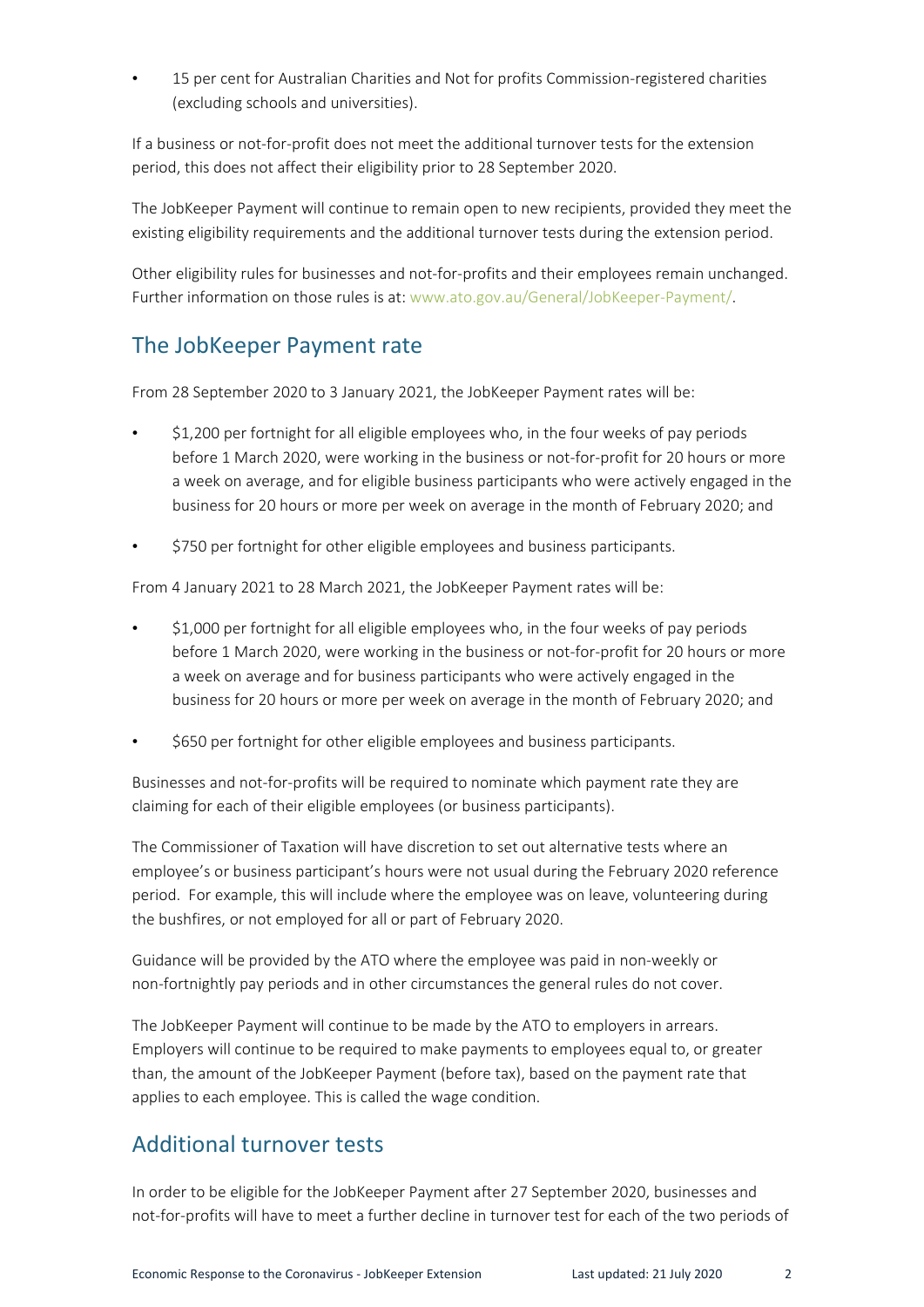extension, as well as meeting the other existing eligibility requirements for the JobKeeper Payment.

In order to be eligible for the first JobKeeper Payment extension period of 28 September 2020 to 3 January 2021, businesses and not-for-profits will need to demonstrate that their actual GST turnover has significantly fallen in the both the June quarter 2020 (April, May and June) and the September quarter 2020 (July, August, September) relative to comparable periods (generally the corresponding quarters in 2019).

In order to be eligible for the second JobKeeper Payment extension period of 4 January 2021 to 28 March 2021, businesses and not-for-profits will again need to demonstrate that their actual GST turnover has significantly fallen in each of the June, September and December 2020 quarters relative to comparable periods (generally the corresponding quarters in 2019).

The Commissioner of Taxation will have discretion to set out alternative tests that would establish eligibility in specific circumstances where it is not appropriate to compare actual turnover in a quarter in 2020 with actual turnover in a quarter in 2019, in line with the Commissioner's existing discretion. Information about the existing discretion is at [https://www.ato.gov.au/General/JobKeeper-Payment/In-detail/JobKeeper-tests/Applying-the](https://www.ato.gov.au/General/JobKeeper-Payment/In-detail/JobKeeper-tests/Applying-the-turnover-test/?anchor=Alternativetest#Alternativetest)[turnover-test/?anchor=Alternativetest#Alternativetest.](https://www.ato.gov.au/General/JobKeeper-Payment/In-detail/JobKeeper-tests/Applying-the-turnover-test/?anchor=Alternativetest#Alternativetest)

Businesses and not-for-profits will generally be able to assess eligibility based on details reported in the Business Activity Statement (BAS). Alternative arrangements will be put in place for businesses and not-for-profits that are not required to lodge a BAS (for example, if the entity is a member of a GST group).

As the deadline to lodge a BAS for the September quarter or month is in late October, and the December quarter (or month) BAS deadline is in late January for monthly lodgers or late February for quarterly lodgers, businesses and not-for-profits will need to assess their eligibility for JobKeeper in advance of the BAS deadline in order to meet the wage condition (which requires them to pay their eligible employees in advance of receiving the JobKeeper payment in arrears from the ATO). The Commissioner of Taxation will have discretion to extend the time an entity has to pay employees in order to meet the wage condition, so that entities have time to first confirm their eligibility for the JobKeeper Payment.

To be eligible for JobKeeper Payments under the extension, businesses and not-for-profits will need to demonstrate that they have experienced the following decline in turnover (which remains the same as existing rules):

- 50 per cent for those with an aggregated turnover of more than \$1 billion;
- 30 per cent for those with an aggregated turnover of \$1 billion or less; or
- 15 per cent for Australian Charities and Not-for-profits Commission-registered charities (excluding schools and universities).

Registered religious institutions responsible for religious practitioners will continue to be eligible to receive the JobKeeper Payment provided they meet existing eligibility requirements and the additional turnover tests during the extension period.

Further information for employers is at: [www.ato.gov.au/General/JobKeeper-](http://www.ato.gov.au/General/JobKeeper-Payment/Employers/)[Payment/Employers/.](http://www.ato.gov.au/General/JobKeeper-Payment/Employers/)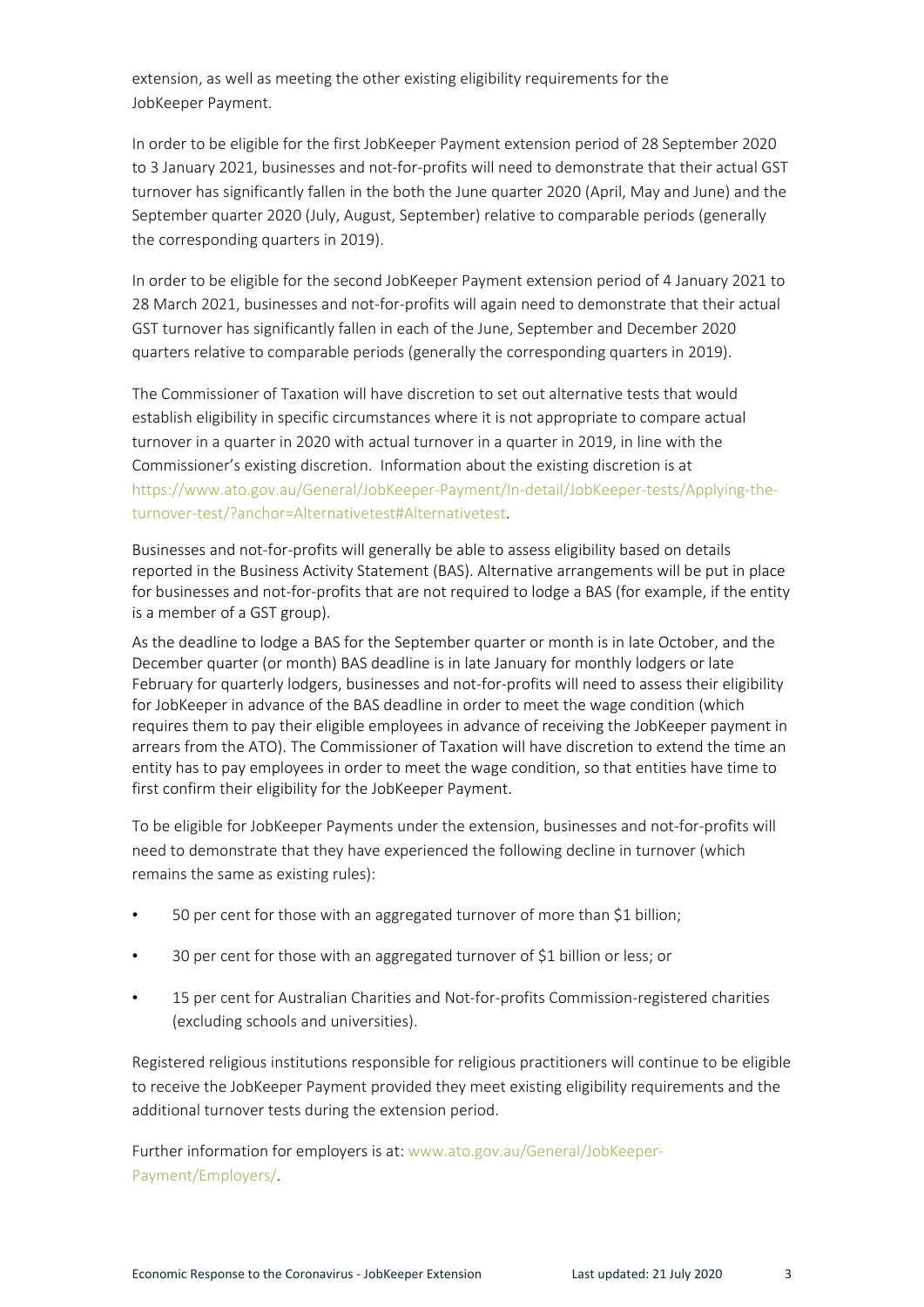# Employees

The eligibility rules for employees remain unchanged. This means you are eligible if you:

- are currently employed by an eligible employer (including if you were stood down or rehired)
- were for the eligible employer (or another entity in their wholly-owned group) either:
	- a full-time, part-time or fixed-term employee at 1 March 2020; or
	- a long-term casual employee (employed on a regular and systematic basis for at least 12 months) as at 1 March 2020 and not a permanent employee of any other employer.
- were aged 18 years or older at 1 March 2020 (if you were 16 or 17 you can also qualify for fortnights before 11 May 2020, and continue to qualify after that if you are independent or not undertaking full time study).
- were either:
	- an Australian resident (within the meaning of the *Social Security Act 1991*); or
	- an Australian resident for the purpose of the *Income Tax Assessment Act 1936* and the holder of a Subclass 444 (Special Category) visa as at 1 March 2020.
- were not in receipt of any of these payments during the JobKeeper fortnight:
	- government parental leave or Dad and partner pay under the *Paid Parental Leave Act 2010*; or
	- a payment in accordance with Australian worker compensation law for an individual's total incapacity for work.

Only one employer can claim the JobKeeper Payment in respect of an employee.

The self-employed will be eligible to receive the JobKeeper Payment where they meet the relevant turnover test, and are not a permanent employee of another employer.

Employees will continue to receive the JobKeeper Payment through their employer during the period of the extension if they and their employer are eligible and their employer is claiming the JobKeeper Payment. However, the amount of the JobKeeper Payment will change at the rates set out above.

Further information for employees is at: [www.ato.gov.au/General/JobKeeper-](http://www.ato.gov.au/General/JobKeeper-Payment/Employees/)[Payment/Employees/.](http://www.ato.gov.au/General/JobKeeper-Payment/Employees/)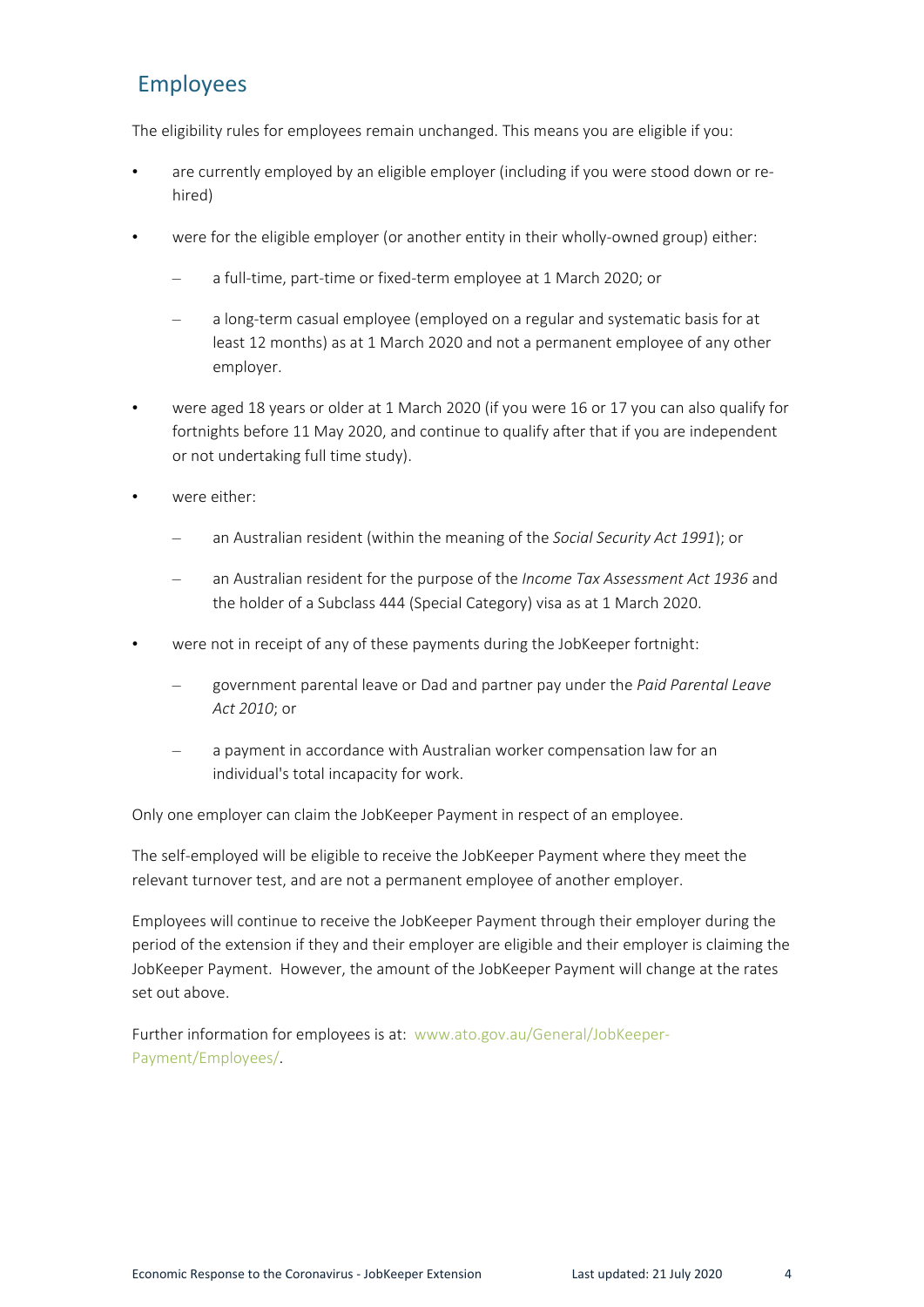### Retesting turnover under the JobKeeper extension

Carmen owns and runs the City Café. Carmen started claiming the JobKeeper Payment for her eligible staff and herself as a business participant when the JobKeeper Payment commenced on 30 March 2020. At the time, Carmen estimated that the projected GST turnover for City Café in April 2020 would be 70 per cent below its actual GST turnover in April 2019. To be eligible for the JobKeeper Payment from 30 March 2020 to 27 September 2020, Carmen needed to show the turnover for the City Café was estimated to decline by at least 30 per cent.

As a monthly BAS lodger, Carmen submitted her BAS for the City Café in April, May and June. For each of these, her actual turnover was as follows:

|                        | 2020    | 2019    |
|------------------------|---------|---------|
| April                  | 20,000  | 200,000 |
| May                    | 50,000  | 200,000 |
| June                   | 100,000 | 200,000 |
| Total for June quarter | 170,000 | 600,000 |

#### Decline for June quarter: 72 per cent

From July to September, actual turnover improved as follows:

|                             | 2020    | 2019    |
|-----------------------------|---------|---------|
| July                        | 110,000 | 200,000 |
| August                      | 140,000 | 200,000 |
| September                   | 150,000 | 200,000 |
| Total for September quarter | 400,000 | 600,000 |
|                             |         |         |

#### Decline for September quarter: 33 per cent

The actual turnover decline for both the June and September 2020 quarters was still greater than 30 per cent, so City Café was eligible for the Jobkeeper Payment for the period of 28 September 2020 to 3 January 2021.

Business continued to improve for the City Café, and actual turnover for the December 2020 quarter was 20 per cent less than the December quarter 2019, so the City Cafe was no longer eligible to claim the JobKeeper for the second extension period starting from 4 January 2021.

## Working out the JobKeeper Payment rate to be claimed

In the scenario above, Carmen also needs to calculate how much to claim for each of her staff, and for herself as a business participant.